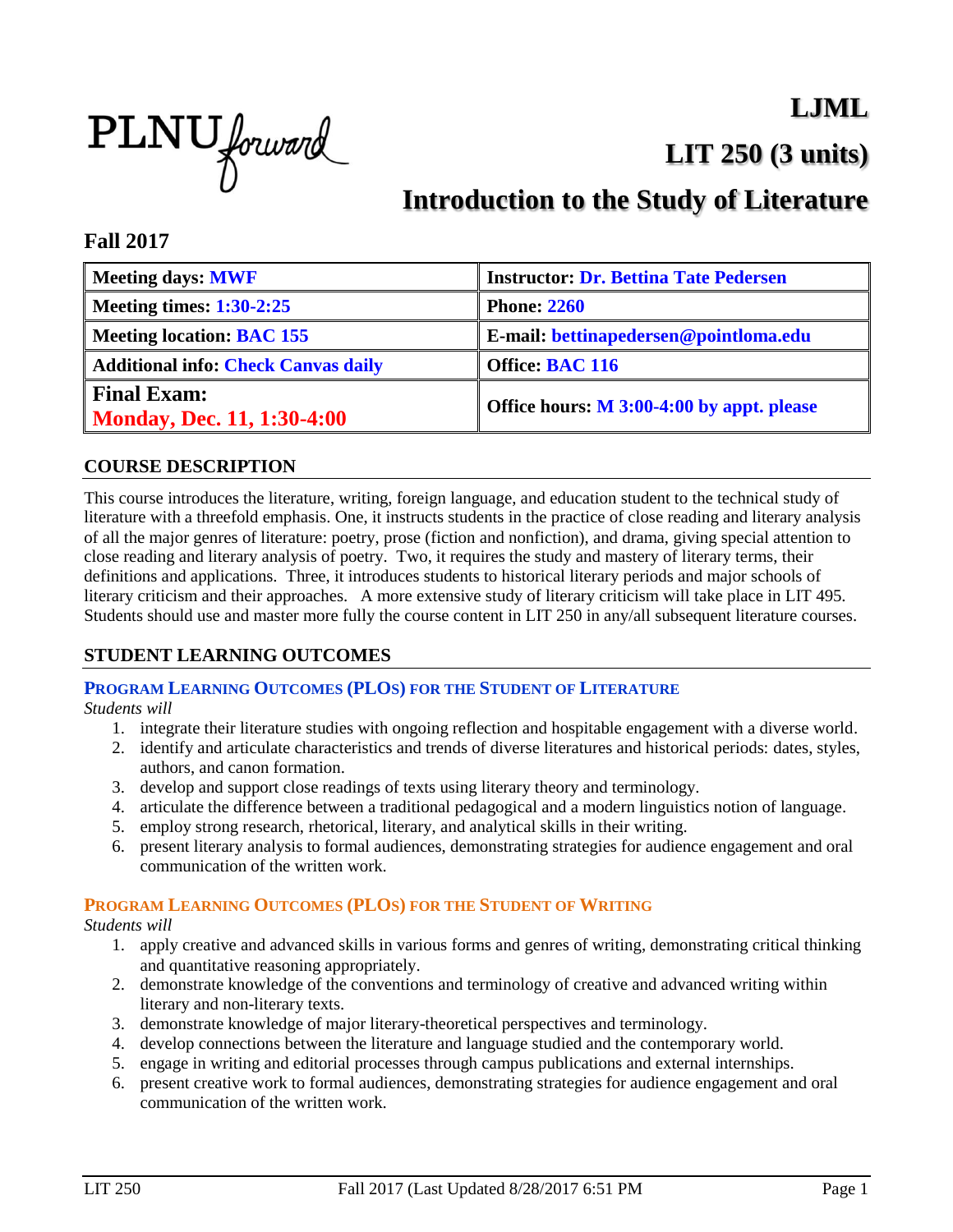#### **PROGRAM LEARNING OUTCOMES (PLOS) FOR THE STUDENT OF LANGUAGE**

#### *Students will*

- 1. essays without significant errors of grammar, spelling, or vocabulary usage that would impede comprehension by a native speaker.
- 2. comprehend the main idea and most details of connected oral discourse by a native speaker on a variety of topics.
- 3. converse in a participatory fashion with a native speaker using a variety of language strategies to convey meaning.
- 4. analyze and interpret target language texts and data sets according to their cultural, literary, and/or linguistic content.
- 5. display knowledge of the nature and structure of language.
- 6. discuss the influence of their own perspective on cultural interconnections through engagement with local, national, or international communities.

#### **COURSE LEARNING OUTCOMES FOR LIT 250: INTRODUCTION TO THE STUDY OF LITERATURE**

#### *Students of LIT 250 will*

- 1. memorize and employ fundamental concepts of literary study:
	- a. standard literary terminology
	- b. modes/genres of literature
	- c. elements of literary genres
	- d. literary periods (dates, writers, characteristics, and important developments) **(PLO 1, 2) (PLO 1, 2) (PLO 4)**
- 2. describe and practice close reading of literary texts. **(PLO 1, 4, 6) (PLO 1, 2) (PLO 4)**
- 3. describe current schools of contemporary literary criticism. **(PLO 2, 3) (PLO 3) (PLO 4)**
- 4. consider current schools of contemporary literary criticism in relation to Christian faith and practice. **(PLO 1, 2, 3, 4) (PLO 3, 4) (PLO 4)**
- 5. use contemporary literary criticism to examine literary texts and argue their own readings of literary texts. **(PLO 2, 3, 4, 5, 6) (PLO 2, 3) (PLO 1, 4)**
- 6. use literary research skills to examine literary texts and formulate their own readings of literary texts. **(PLO 2, 4, 5, 6) (PLO 1, 2) (PLO 1, 4)**

| CLO (LIT 250: Introduction to the Study of Literature)                                                            | <b>Course Work</b>    |
|-------------------------------------------------------------------------------------------------------------------|-----------------------|
| Memorize and employ fundamental concepts of literary study:                                                       |                       |
| a. standard literary terminology                                                                                  | Discussion (Disc.),   |
| b.modes/genres of literature                                                                                      | Quizzes, Exams,       |
| c. elements of literary genres                                                                                    | Analyses              |
| d. literary periods (dates, writers, characteristics, and important developments)                                 |                       |
| 2. Describe and practice close reading of literary texts.                                                         | Disc. & Analyses      |
| $\mathfrak{Z}$ .<br>Describe current schools of contemporary literary criticism.                                  | Disc., Quizzes,       |
|                                                                                                                   | Analyses              |
| Consider current schools of contemporary literary criticism in relation to Christian faith<br>4.<br>and practice. | Disc. & Analyses      |
|                                                                                                                   |                       |
| 5.<br>Use contemporary literary criticism to examine literary texts and argue their own                           | Disc., Quizzes,       |
| readings of literary texts.                                                                                       | Analyses,             |
|                                                                                                                   | <b>Major Analysis</b> |
| Use literary research skills to examine literary texts and formulate their own readings<br>6.                     | Disc., Quizzes,       |
| of literary texts.                                                                                                | Analyses              |
|                                                                                                                   | <b>Major Analysis</b> |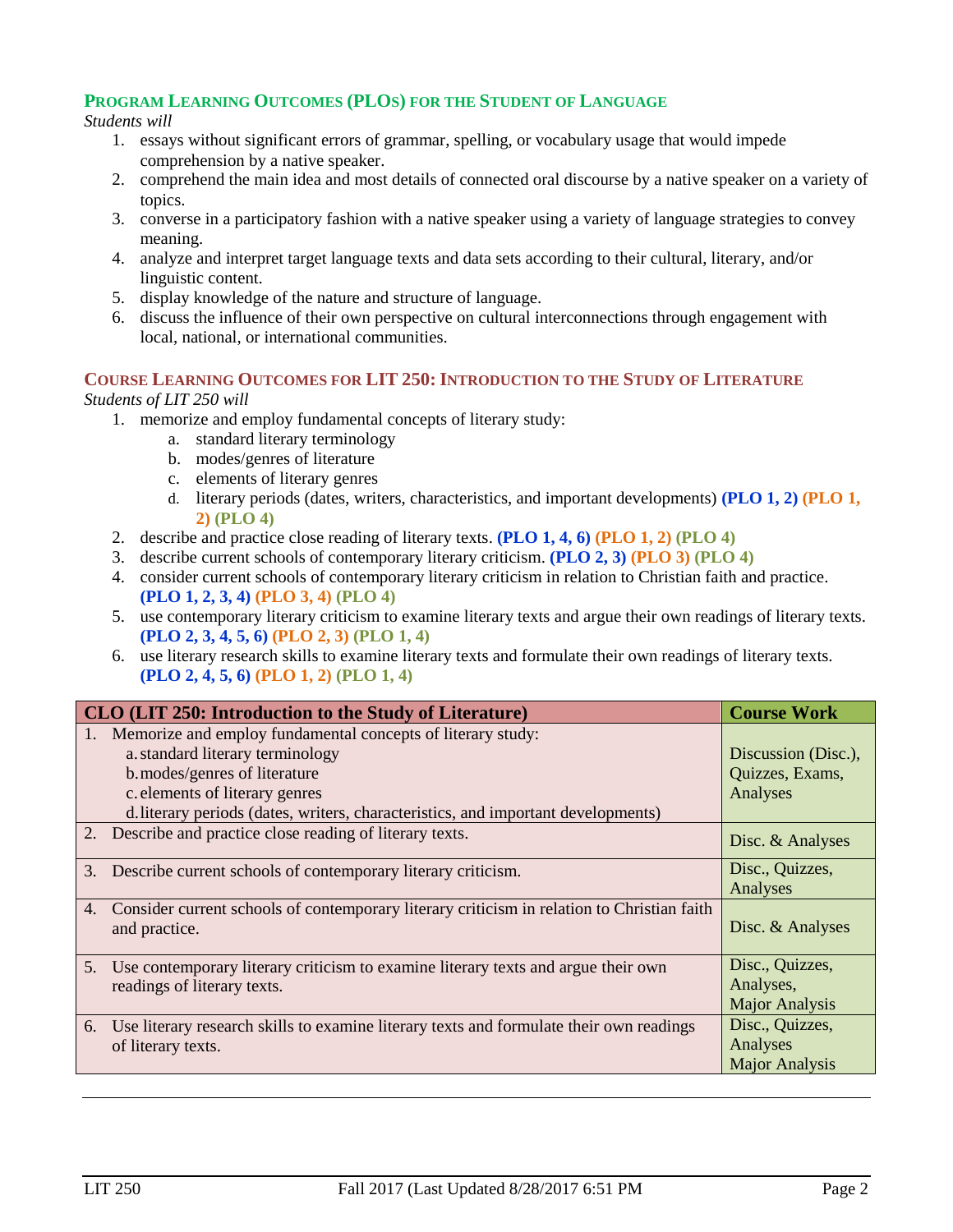### **CARNEGIE UNIT CREDIT HOUR**

Credit is awarded based on the Carnegie unit of 750 minutes of seat time  $+ 1500$  minutes of out-of-class work  $= 1$ unit of credit. Some specific details about how this class meets the credit hour requirement are included in this syllabus; additional details can be provided upon request.

### **IMPORTANT UNIVERSITY & LJML POLICIES**

Please see the **LJML Department Syllabus Statements** in the Canvas folder labeled *Syllabus and Course Policies*. Please see **Academic and General Policies** in the catalog for all information on university academic and general policies.

### **PLNU ATTENDANCE AND PARTICIPATION POLICY**

Regular and punctual attendance at all classes is considered essential to optimum academic achievement. If the student is absent from more than 10 percent of class meetings, the faculty member can file a written report which may result in de-enrollment. If the absences exceed 20 percent, the student may be de-enrolled without notice until the university drop date or, after that date, receive the appropriate grade for their work and participation. See [Academic and General Policies](https://catalog.pointloma.edu/content.php?catoid=28&navoid=1761) in the Undergraduate Academic Catalog.

- Please read th[e Class Attendance](https://catalog.pointloma.edu/content.php?catoid=28&navoid=1761#Class_Attendance) section at the link above
- $\bullet$  10% of class meetings = 4 classes for a MWF course, 3 classes for a TTH course, 2 classes for a quad course
- $\bullet$  20% of class meetings = 8 for a MWF course, 6 classes for a TTH course, and 4 for a quad course
- De-enrollment may have serious consequences on residence, athletic, and scholarship requirements; it may also necessitate a reduction or loss in a student's financial aid.
- **DROPPING CLASS:** If you do decide to drop the course for any reason, please make sure you complete official record keeping so that you are removed from the course roster. (If you don't, university policy requires me to give you the grade left standing at the end of the semester in your course average.) Please let me know that you are dropping so I don't worry about what has happened to you. (Note: Be sure to pay attention to the last day to drop deadline on the university calendar.)

### **FINAL EXAMINATION POLICY**

Successful completion of this class requires taking the final examination **on its scheduled day**. The final examination schedule is listed on the first page of this syllabus and posted on the Current Students: Final Exam [Schedules](https://www.pointloma.edu/current-students) site.

- The 2017-18 final examination schedule is posted at *Current Students: Final Exam Schedules*. Final Exams in Quad 1 courses are scheduled for the final class session of the quad. *You are expected to arrange your personal affairs to fit the examination schedule.*
- In the rare case that you may be scheduled for more than three (3) final examinations on the same day, you may work out an alternate time for one of your exams with your professors. This is the only universitysanctioned reason for taking a final exam at a time other than the officially scheduled time for the exam. Please confirm your final examination schedule the first week of classes, and schedule those exam times into your daily planners and calendars now. If you find that your final exam schedule is the one described above, please meet with your professors as soon as possible so that they may help you to make alternative arrangements for taking your exams.

### **PLNU ACADEMIC ACCOMMODATIONS POLICY**

If you have a diagnosed disability, please contact PLNU's Disability Resource Center (DRC) within the first two weeks of class to demonstrate need and to register for accommodation. See the [Disability Resource Center](http://www.pointloma.edu/experience/offices/administrative-offices/academic-advising-office/disability-resource-center) for contact information.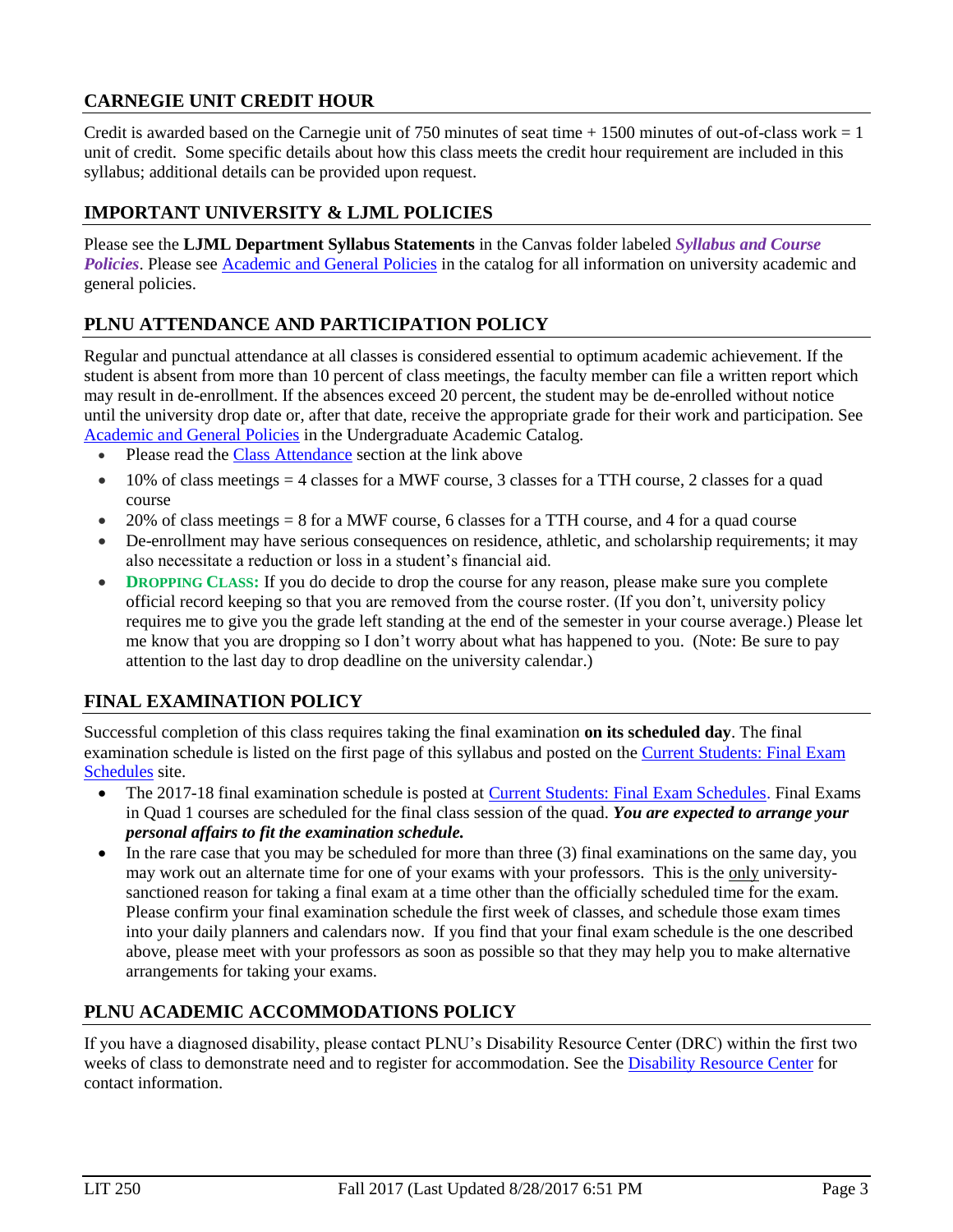### **INCOMPLETES AND LATE ASSIGNMENTS**

All assignments are to be submitted/turned in by the beginning of the class session when they are due—including assignments posted in Canvas. Incompletes will only be assigned in extremely unusual circumstances.

 *Extremely Unusual Circumstances:* Such are a death in the family, automobile accidents, hospitalization, etc. In such a situation, please contact me immediately and be ready to submit any necessary documentation to verify your situation. When you communication with me right away, I am happy to help you in these difficult situations as best I can.

### **COURSE REQUIREMENTS, POLICIES & GUIDELINES**

*MLA Style***:** Since MLA style is the norm for our discipline, all written work *must conform* to MLA style (8<sup>th</sup>) edition). See also **LJML Department Syllabus Statements**, *Inclusive Language*.

#### *Class Participation*:

- a. **The quality of your course experience** will be directly related to your completing the assigned reading, your thoughtful reflection on the readings, your engaged participation in the community of readers that our class will become, and the adjustments you make toward correcting your misperceptions and mistakes in key concepts and assignments.
- b. **Your success in understanding and making meaning** of the texts we read will be directly related to your annotations of your texts and to your thoughtful reflection on the ideas and questions presented there.
- c. **The quality of our class sessions** depends so importantly upon you and your individual contributions to class discussions and course assignments. Your contribution to class in many forms is invaluable to our community of scholars/readers. Please bring your
	- questions or confusions about the texts, literary approaches, or literary terms
	- ideas about new understandings of the texts and applications of literary theory to your reading
	- ideas about how these texts speak to our contemporary lives
	- insights about connections between course readings and other subjects
	- perspectives about what spiritual impacts the texts—especially literary theory—may have on you or those you love and care about
- d. **Please feel comfortable contributing** to the small group and class discussions. I am interested in your thoughts about the ways our course readings seem meaningful to you, but also in learning from your comments/questions about what you are/are not understanding. Those of you who truly engage with the material, prepare each session's readings, and come to class ready to ask or say something will almost assuredly reap the reward of higher grades on your course work all the way along.

#### *Class Sessions, Preparation, Assignments, and Technology*:

- a. If you wish to use your laptop or electronic reader during class, please be sure to have open *only* those files that pertain to our class texts/readings.
- b. Please mute all other electronics for the entire class period unless we are using them for class purposes.
- c. Your completion of all assignments is required, and passing the course without doing so will be difficult. Readings and written responses must be prepared in advance of the date scheduled/due and of sufficient length and quality to meet the assignment's requirements and intents. Missed assignments (other than quizzes) may be made up only in truly extenuating circumstances and only if you and I have had a conversation about your situation. Extra-credit will not substitute or be given to make up for missed work.
- d. Late assignments will not be accepted either in person, by delivery, or in my mailbox (unless you and I have communicated prior to the deadline about extenuating circumstances).
- e. It is your responsibility to see to it that I receive your work whether submitting in paper or online.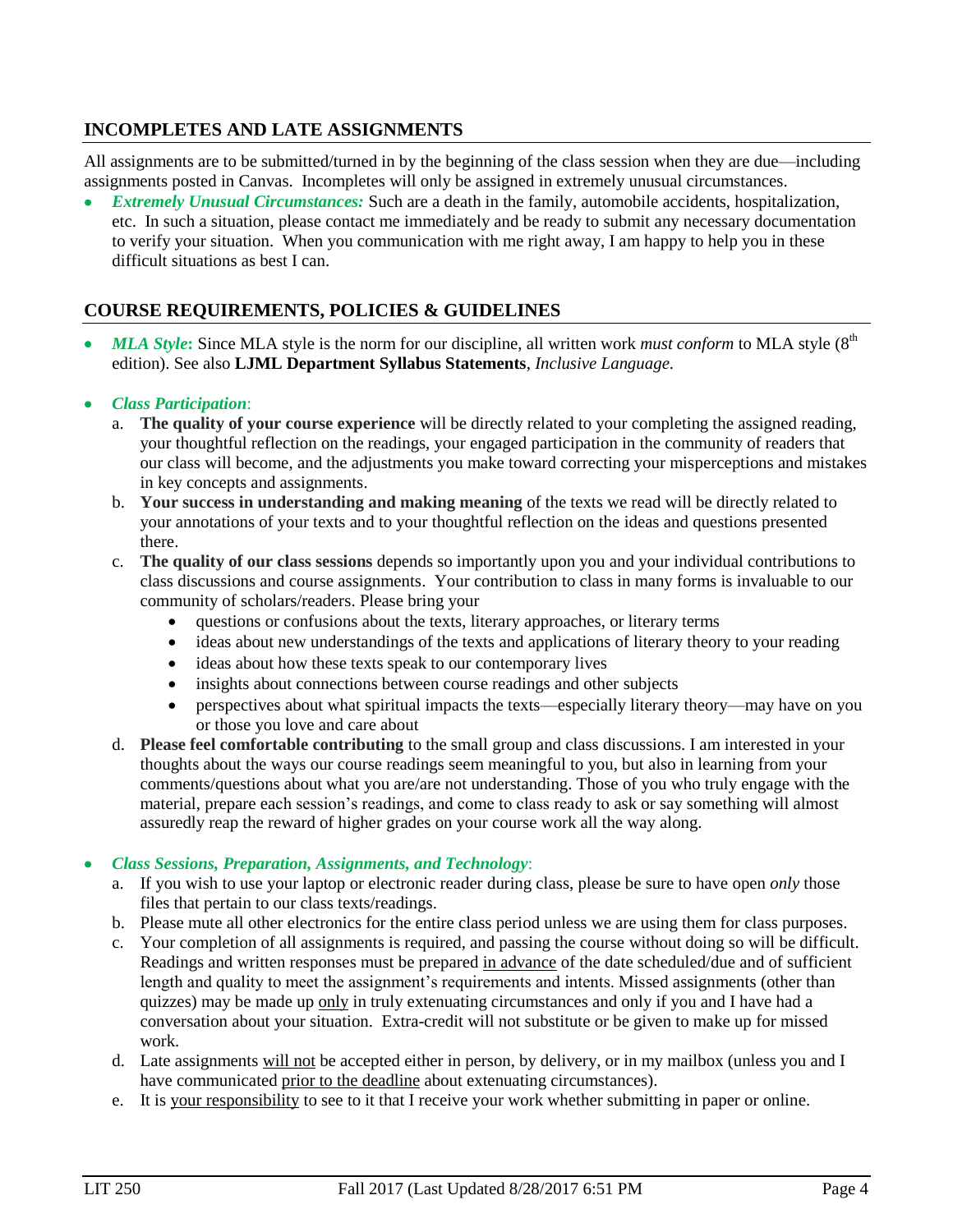- f. Always keep multiple soft and hard copies of your work on hand so that you can provide duplicate copies if needed.
- g. Handwritten assignments are never acceptable (unless so specified).
- h. You may be requested to attend office hours with the professor if a need arises.
- *Classroom Decorum*: Please manage your electronic devices appropriately and with consideration for others—see 3a & 3b above. Please dress in appropriate academic attire out of consideration for others in our class. I do reserve the right to ask you to leave the classroom if I believe your attire to be offensive and/or an obstacle to a positive learning and teaching environment.
- *Email, Canvas & Live Text*: You are responsible for checking your *PLNU Gmail account*, *Canvas*, *Live Text* regularly for electronic messages from me (and sometimes from your classmates). You are fully accountable for all course material, announcements, and communications that are distributed via *Gmail*, *Canvas*, and *Live Text*. I will send messages only to these sites. Please let me know if you encounter any technical problems with these sites. *Make sure your Live Text account is set up by the end of the second week of classes!*
- *Quizzes*: You will complete numerous quizzes (mostly online) on course material. Online quizzes must be completed during the online window set up for each quiz. *Google Chrome* and *Firefox* **work best with**  *Canvas***.** You must conscientiously observe the online quiz windows as quizzes may not be made up. I will drop your lowest quiz score when I calculate final grades. Please do not ask me if you may make up a missed quiz. Please notify me immediately if there are technical difficulties with the online quizzes.

#### **COURSE GRADES AND ASSESSMENT**

#### **COURSE GRADES**

Your grade will be based on the quality of your work in these areas:

| • Quizzes (approx. 20 quizzes on Canvas) & Class Assignments  | 25% |
|---------------------------------------------------------------|-----|
| • Analyses: 3-4 minor papers (submitted on <i>Live Text</i> ) | 20% |
| • Major Analysis (submitted on <i>Live Text</i> )             | 15% |
| $\bullet$ Midterm Exam                                        | 20% |
| $\bullet$ Final Exam                                          | 20% |

Your work will not be graded on a curve. A traditional US scale will be used.

- **A** indicates exceptional work (roughly 20% of students normally achieve this level)
- **B** indicates good work (roughly 30% of students normally achieve this level)
- **C** indicates satisfactory/average work
- **D** indicates minimally passing work
- **F** indicates unsatisfactory work

| A    | <b>93-100%</b> |  | $B+$   | 88-89%                          | $\sim$<br>$\ddot{\phantom{0}}$     | 79%<br>78.   |   | $D+$ | 68-69%     | $ -$ | $\blacksquare$ | $0-59%$ |
|------|----------------|--|--------|---------------------------------|------------------------------------|--------------|---|------|------------|------|----------------|---------|
| $A-$ | 90-92%         |  | D<br>D | 87%<br>$\mathbf{O}$<br>. ია-ი . | ◡                                  | 73-77%       | - | υ    | $63 - 67%$ |      |                |         |
|      |                |  | $B -$  | 80-82%                          | $\overline{\phantom{0}}$<br>-<br>Č | 72%<br>$70-$ |   | D-   | $60 - 62%$ |      |                |         |

#### **ASSESSMENT**

Final Exam and Major Analysis are the *Key Assignments* used to assess the course learning outcomes (CLOs).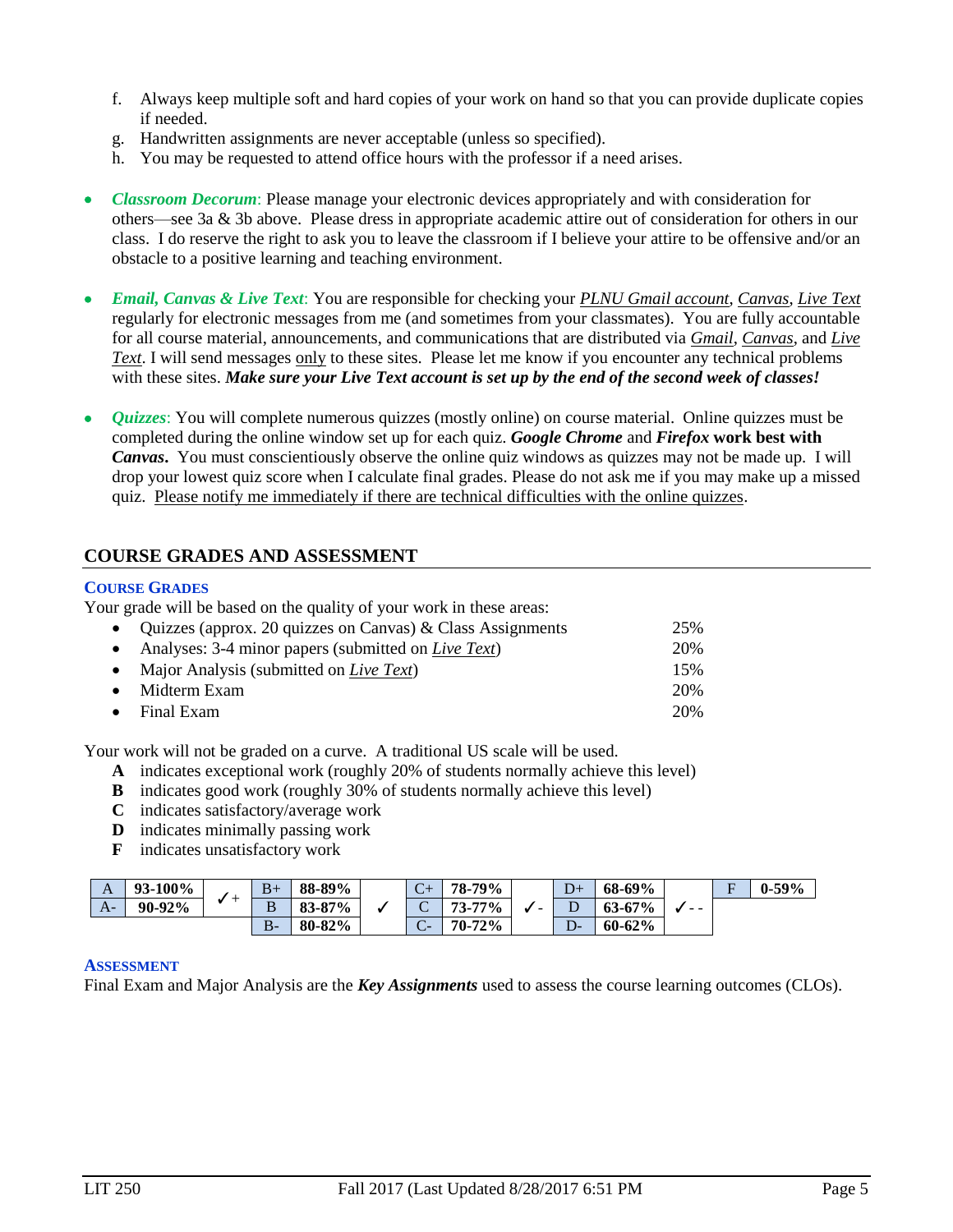#### **REQUIRED TEXTS AND RECOMMENDED RESOURCES (Most on Reserve in the Library)**

#### **REQUIRED TEXTS**

Bressler, Charles E. *Literary Criticism: An Introduction to Theory and Practice.* **5 th ed**. Upper Saddle River, NJ: Pearson Prentice Hall, 2007. 801.95 B843L (On Reserve)

DiYanni, Robert. *Literature: Approaches to Fiction, Poetry, and Drama.* 2<sup>nd</sup> ed.

DiYanni, Robert. *The Essay: An Introduction.*

Gardner, Janet E. Writing about Literature: A Portable Guide. 2<sup>nd</sup> ed. 808.042 G227w (On Reserve)

*MLA Handbook*. **8 th ed.** R808.02 M691h 2016 (Non-Circulating)

Harmon & Holman. *A Handbook to Literature*. R803 H288h 1996 (On Reserve)

Schwarz, Daniel, ed. *The Dead*. Case Studies in Contemporary Criticism. Boston & New York: Bedford/St. Martin's Press, 1994. 823 J89de (On Reserve)

#### **ADDITIONAL RESOURCES IN LIBRARY:**

Abrams, M. H. *A Glossary of Literary Terms*. 7<sup>th</sup> ed. **803 A161g 1993** (Non-Circulating, 6<sup>th</sup> ed.)

Baker, Nancy L. and Nancy Huling. *A Research Guide for Undergraduate Students: English and American Literature*.  $6<sup>th</sup>$  ed. New York: MLA, 2000. 807.2 B168r (On Reserve)

- Groden, Michael and Martin Kreiswirth, eds. *The John Hopkins Guide to Literary Theory and Criticism*. Baltimore & London: The Johns Hopkins University Press, 1994. [801.95 J65g](http://phineas.pointloma.edu/search~S0?/c801.95+J65g/c801.95+j65g/-3,-1,,E/browse) (Non-Circulating)
- Harner, James L. *Literary Research Guide: An Annotated Listing of Reference Sources in Literary Studies*. 5<sup>th</sup> ed. New York: MLA, 2008. [809 H289L](http://phineas.pointloma.edu/search~S0?/c809+H289L/c809+h289l/-3,-1,,E/browse) (Non-Circulating)
- Littlewood, Ian. *The Literature Student's Survival Kit: What Every Reader Needs to Know*. 809 L781L (On Reserve)

#### **HELPFUL WEBSITES**:

*Citations*

- <http://www.mla.org/>See also link to MLA Style <https://style.mla.org/>
- <http://citationmachine.net/>(notice and follow the link about MLA  $8<sup>th</sup>$  edition at top of site)

#### *Literature*

- <http://andromeda.rutgers.edu/~jlynch/Lit/>
- <http://vos.ucsb.edu/>
- <http://lcweb2.loc.gov/ammem/ndlpedu/start/cite/index.html>

### **PLNU COPYRIGHT POLICY**

Point Loma Nazarene University, as a non-profit educational institution, is entitled by law to use materials protected by the US Copyright Act for classroom education. Any use of those materials outside the class may violate the law.

### **PLNU ACADEMIC HONESTY POLICY**

Students should demonstrate academic honesty by doing original work and by giving appropriate credit to the ideas of others. Academic dishonesty is the act of presenting information, ideas, and/or concepts as one's own when in reality they are the results of another person's creativity and effort. A faculty member who believes a situation involving academic dishonesty has been detected may assign a failing grade for that assignment or examination, or, depending on the seriousness of the offense, for the course. Faculty should follow and students may appeal using the procedure in the university Catalog. See [Academic and General Policies](https://catalog.pointloma.edu/content.php?catoid=28&navoid=1761) for definitions of kinds of academic dishonesty and for further policy information.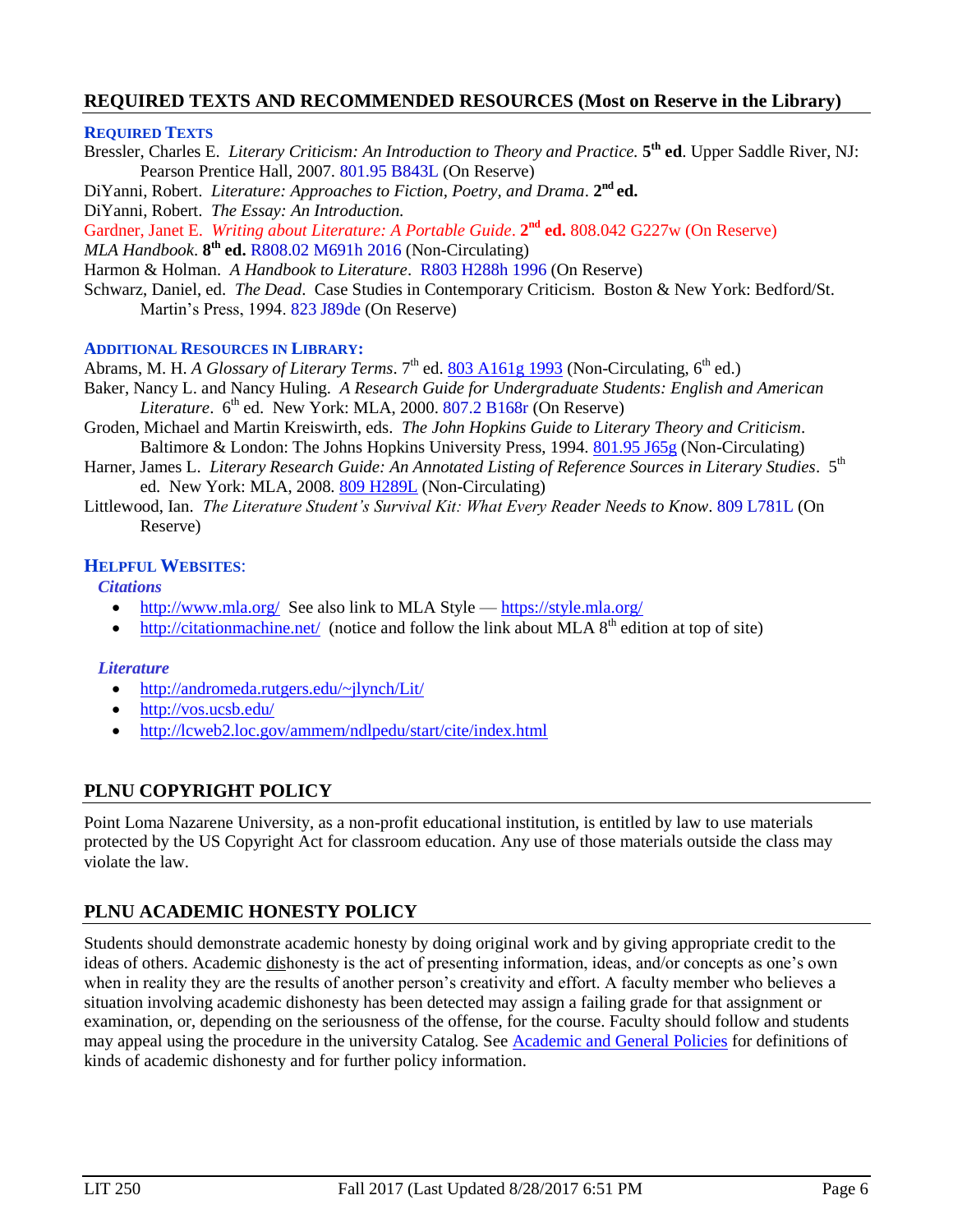### **PLNU MISSION STATEMENT**

## *To Teach—To Shape—To Send*

Point Loma Nazarene University exists to provide higher education in a vital Christian community where minds are engaged and challenged, character is modeled and formed, and service becomes an expression of faith. Being of Wesleyan heritage, we aspire to be a learning community where grace is foundational, truth is pursued, and holiness is a way of life.

|                 | <b>DATE</b>                            | <b>CLASS PREPARATION (HOMEWORK) &amp; CLASS SESSION TOPICS</b>                                                                                                                                                       | <b>QUIZZES</b><br>&<br><b>ANALYSES</b> |
|-----------------|----------------------------------------|----------------------------------------------------------------------------------------------------------------------------------------------------------------------------------------------------------------------|----------------------------------------|
| <b>WEEK ONE</b> |                                        |                                                                                                                                                                                                                      |                                        |
| $\mathbf{1}$    | <b>T</b> Aug 26                        | Class Introduction: Syllabus, Learning Outcomes, Schedule<br>What is literature? What does the study of literature entail?                                                                                           |                                        |
| $\overline{2}$  | W Aug 30                               | Bressler, Literary Criticism, Chapter 1 "Defining Criticism, Theory,<br>and Literature"                                                                                                                              | <b>Bressler Quiz 1</b>                 |
| 3               | F Sept 1                               | Bressler, Literary Criticism, Chapter 2 "A Historical Survey of<br>Literary Criticism"                                                                                                                               | <b>Bressler Quiz 2</b>                 |
|                 | <b>WEEK TWO</b>                        |                                                                                                                                                                                                                      |                                        |
|                 |                                        | September 5, 2016 - LABOR DAY                                                                                                                                                                                        |                                        |
| 6               | W Sept 6                               | Gardner Writing about Literature, Chapter 8                                                                                                                                                                          | QUIZ <sub>1</sub>                      |
| $\overline{7}$  | F Sept 8                               | FICTION: DiYanni, Literature, "Introduction" & Chapters 1-2<br>(entire) and Chapter 3 (selected pages from pp. 49-110)<br><b>Gardner</b> Writing about Literature Chapter 1                                          | QUIZ <sub>2</sub>                      |
|                 | <b>WEEK THREE</b>                      |                                                                                                                                                                                                                      |                                        |
| $\,8\,$         | M Sept 11                              | DiYanni, Literature, Chapter 3 review<br>Gardner Writing about Literature Chapters 2, 3 & 4<br><b>Analysis 1 Assignment</b> (Formalist Analysis-Bressler's Questions)                                                | QUIZ <sub>3</sub>                      |
| $\overline{4}$  | W Sept 13<br>LIB-<br><b>Bresee Lab</b> | <b>LITERARY RESEARCH: MLA Handbook PART I (pp. 1-58)</b><br><b>Library Session (Library Computer Lab) Understanding</b><br><b>Databases and Sources</b>                                                              | QUIZ <sub>1</sub>                      |
| 5               | F Sept 15<br>LIB-<br><b>Bresee Lab</b> | <b>MLA Handbook, PART II (pp. 101-129)</b><br>[Skim: DiYanni, Literature, Chapter 30 (pp. 1521-32)]<br><b>Library Session (Library Computer Lab) Finding Articles from</b><br>Databases & the Annotated Bibliography |                                        |
|                 | <b>WEEK FOUR</b>                       |                                                                                                                                                                                                                      |                                        |
| 9               | M Sept 18<br>(LJML DEPT<br>CHAPEL!)    | <b>Annotative Bibliographies Due to Librarian</b><br>DiYanni, Literature, Chapter 4<br>Discussion of story assigned for Analysis 1 Assignment                                                                        | (QUIZ3B)                               |
| 10              | W Sept 20                              | <b>Analysis 1 Workshop</b>                                                                                                                                                                                           |                                        |
| 11              | F Sept 22                              | <b>POETRY</b> (Required to Attend Poetry Day Events*): DiYanni,<br>Literature, Chapters 10-11<br><b>ANALYSIS 1 DUE HARDCOPY &amp; LIVE TEXT</b>                                                                      | QUIZ <sub>4</sub>                      |

### **COURSE SCHEDULE AND ASSIGNMENTS (TBA as needed)**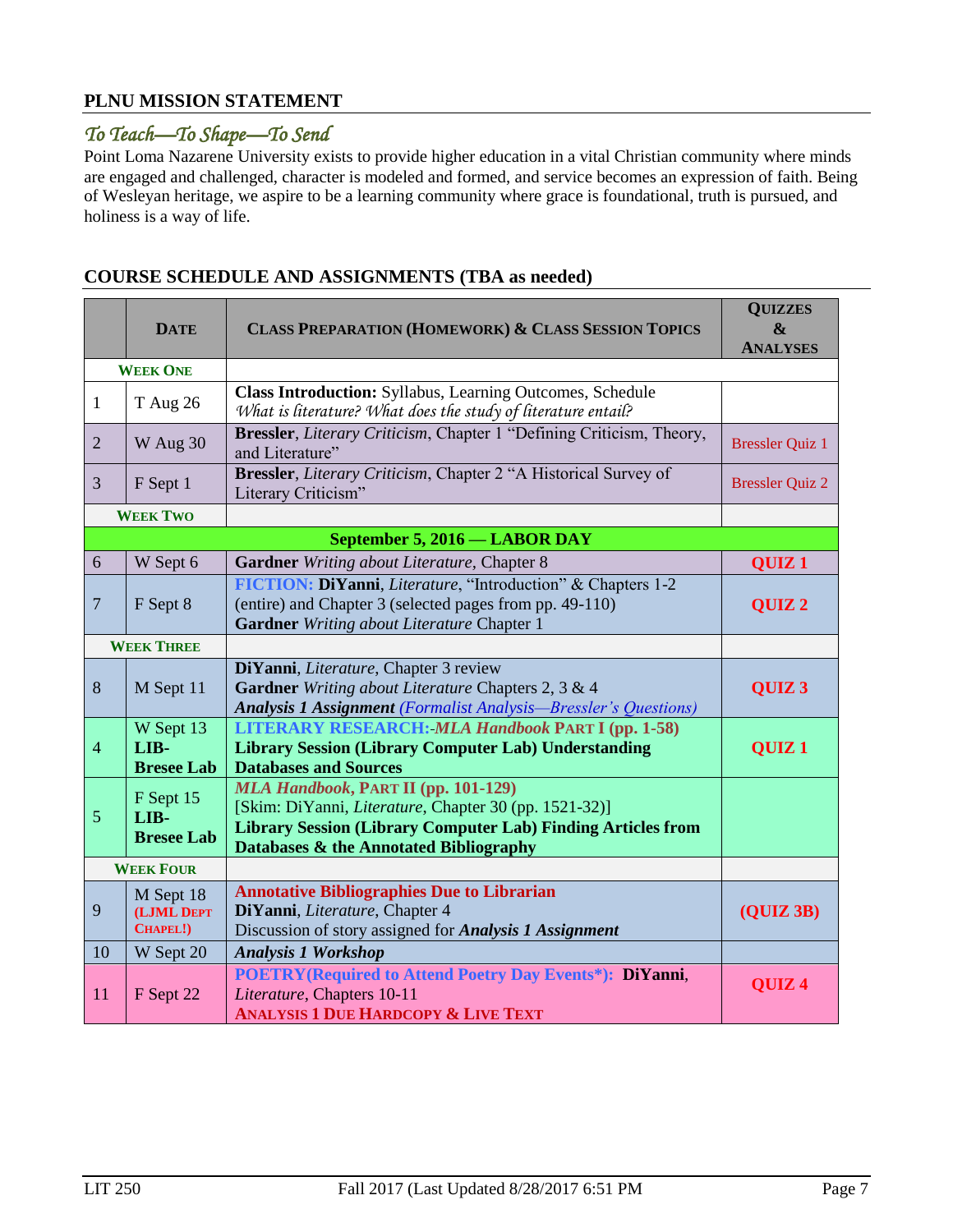|                | <b>WEEK FIVE</b>  |                                                                                                                                                                                                                                            |                                                    |
|----------------|-------------------|--------------------------------------------------------------------------------------------------------------------------------------------------------------------------------------------------------------------------------------------|----------------------------------------------------|
| 12             | M Sept 25         | DiYanni, Literature, Chapter 12, (pp. 510-35)                                                                                                                                                                                              | QUIZ <sub>5</sub>                                  |
| 13             | W Sept 27         | DiYanni, Literature, Chapter 12, (pp. 536-56)                                                                                                                                                                                              |                                                    |
| $3:00-4:00$ pm |                   | Poetry on Point                                                                                                                                                                                                                            | <b>Colt Forum</b>                                  |
| 14             | F Sept 29         | DiYanni, Literature, Chapter 12, (pp. 556-74)                                                                                                                                                                                              | QUIZ <sub>6</sub>                                  |
|                | <b>WEEK SIX</b>   |                                                                                                                                                                                                                                            |                                                    |
| 15             | M Oct 2           | DiYanni, Literature, Chapter 13 (pp. 575-93); "Woman to Child<br>$(535)$ ;" Please prepare & bring to class your responses to discussion<br>questions (pp. 590-91) for "Woman to Child"<br><b>Gardner</b> Writing about Poems Chapter 5    | QUIZ <sub>7</sub>                                  |
|                | T Oct 3           | LJML Forum: What Can I Do with an LJML Major?                                                                                                                                                                                              | <b>BAC 103</b>                                     |
| 16             | W Oct 4           | DiYanni, Literature, Chapter 14 (pp. 594-620)<br>Prosody & Scansion (more work on closed forms handout)<br><b>Analysis 2 Assignment</b> (Formalist/Biographical Analysis?)                                                                 | (QUIZ 7B)                                          |
| 17             | F Oct 6           | Prosody & Scansion (more work on closed forms handout)<br><b>Analysis 2 Assignment</b> (Formalist/Biographical Analysis?)                                                                                                                  |                                                    |
|                | <b>WEEK SEVEN</b> |                                                                                                                                                                                                                                            |                                                    |
| 18             | M Oct 9           | <b>Analysis 2 Workshop</b>                                                                                                                                                                                                                 |                                                    |
| 19             | W Oct 11          | <b>DRAMA (Required to Attend PLNU Play: Little Women)</b><br>DiYanni, Literature, Chapters 21-22<br><b>ANALYSIS 2 DUE HARDCOPY &amp; LIVE TEXT</b>                                                                                         | QUIZ 8                                             |
| 20             | F Oct 13          | DiYanni, Literature, Chapter 23<br>DiYanni, Literature, Chapter 25, pp. 954-59, Chapter 26, pp. 1007-<br>12, & Chapter 27, pp. 1102-05                                                                                                     | QUIZ <sub>9</sub>                                  |
|                | <b>WEEK EIGHT</b> |                                                                                                                                                                                                                                            |                                                    |
| 21             | M Oct 16          | DiYanni, Literature: Glaspell Trifles (pp. 1280-91) & Chapter 24<br>Questions 1-16 (pp. 949-50), Discussion of play                                                                                                                        | <b>QUIZ 10</b><br><b>Advising</b><br><b>Chapel</b> |
| 22             | W Oct 18          | Gardner Writing about Literature, Chapter 6<br><b>Analysis 3 Assignment</b> (Feminist Analysis?)                                                                                                                                           | QUIZ <sub>11</sub>                                 |
|                |                   | October 20, 2017 - FALL BREAK                                                                                                                                                                                                              |                                                    |
|                | <b>WEEK NINE</b>  |                                                                                                                                                                                                                                            |                                                    |
| 23             | M Oct 23          | Analysis 3 Workshop-Introductions & Conclusions esp.                                                                                                                                                                                       |                                                    |
| 24             | W Oct 25          | <b>MIDTERM</b>                                                                                                                                                                                                                             |                                                    |
| 25             | <b>F</b> Oct 27   | <b>ANALYSIS 3 DUE HARDCOPY &amp; LIVE TEXT</b><br><b>NONFICTION: DiYanni</b> , <i>The Essay</i> , Chapters 1, 2 & 3 (pp. 1-44)                                                                                                             | <b>QUIZ 12</b>                                     |
|                | <b>WEEK TEN</b>   |                                                                                                                                                                                                                                            |                                                    |
| 26             | M Oct 30          | <b>DiYanni</b> , <i>The Essay</i> , Chapter 4 (pp. 45-53); Chapter 5 (pp. 54-62);<br>Swift's "A Modest Proposal" (pp. 110-17) Orwell's "Shooting an<br>Elephant" (pp. 125-29), Questions (p. 73); Analysis 4 Assignment<br>(Presentations) | <b>QUIZ 13</b>                                     |
| 27             | W Nov 1           | <b>Analysis 4 Assignment (Presentations)</b>                                                                                                                                                                                               |                                                    |
| 28             | F Nov 3           | RESEARCH & LITERARY CRITICISM: DiYanni, Literature,<br>Chapter 31 (long chapter)                                                                                                                                                           | QUIZ <sub>14</sub>                                 |